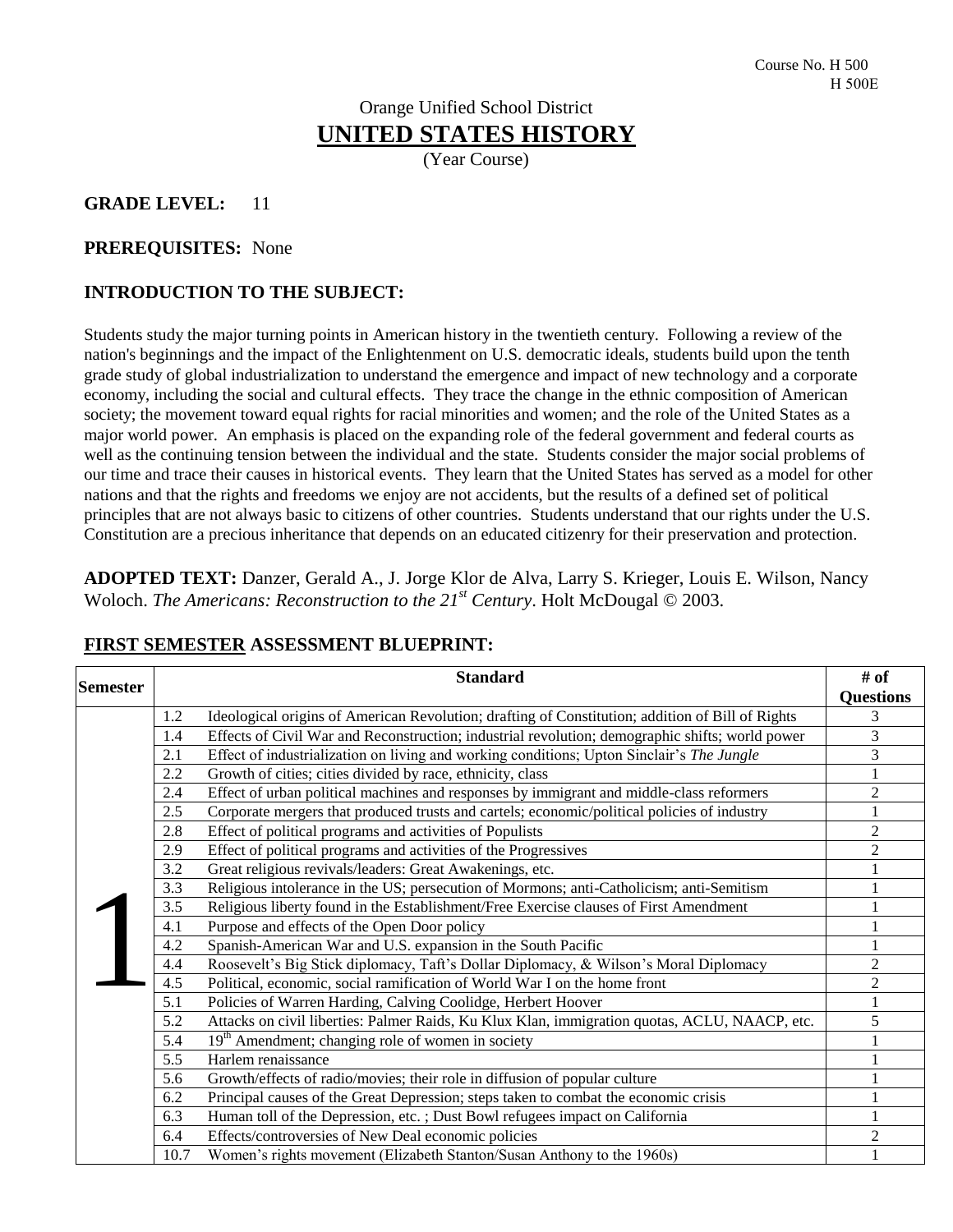#### **Founding of the Nation and the Civil War**

#### **Essential Question:**

#### **How did religion and philosophy affect the founding of the nation?**

| <b>Topics</b>                                                              | <b>Text</b>                 | <b>Standards</b> | Time    |
|----------------------------------------------------------------------------|-----------------------------|------------------|---------|
| Enlightenment and the Rise of Democracy                                    | Chapter 1 section 4         | 11.1.1<br>11.3.1 |         |
| Ideological Origins of the Revolution                                      | Chapter 2                   | 11.1.2           | 2 weeks |
| Philosophy of the Founding Fathers and the<br><b>Constitutional Debate</b> | Chapter 2 section 2         | 11.1.3           |         |
| <b>Growing Democratization</b>                                             | Chapter 3 sections 1-2      | 1113             |         |
| Causes and Effects of the Civil War and<br>Reconstruction                  | Chapter 4 sections $1 \& 4$ | 11 1 4           | 1 week  |

#### **Industrialization, Urbanization, and Immigration**

#### **Essential Question:**

**What are the relationships between urbanization, industrialization, and immigration?**

| Populists and the Plight of the Farms | Chapter 5 section 3                | 11.2.8 |         |
|---------------------------------------|------------------------------------|--------|---------|
| <b>Inventions Changing Life</b>       | Chapter 6 section 1<br>p. 233      | 11.2.1 |         |
| Age of Railroads                      | Chapter 6 section 2                | 1122   |         |
|                                       | Chapter 6 section 3                | 11.2.5 |         |
| <b>Big Business</b>                   | pp. 241-244                        | 11.2.6 | 3 weeks |
|                                       |                                    | 11 2.7 |         |
| Labor Unions                          | Chapter 6 section 3<br>pp. 244-249 | 11.6.5 |         |
| Immigration                           | Chapter 7 section 1                | 11.2   |         |
| Urbanization                          |                                    | 11.2.2 |         |
|                                       | Chapter 7 section 2                | 1123   |         |
| Politics in the Gilded Age            | Chapter 7 section 3                |        |         |

#### **The Progressive Era**

**Essential Questions:** 

- **What were the goals of the Progressives, and what lasting impact did they have on American society?**
- **What impact did Progressive ideas have on the political, economic, and social aspects of the United States?**

| <b>Topics</b>                     | <b>Text</b>         | <b>Standards</b> | <b>Time</b> |
|-----------------------------------|---------------------|------------------|-------------|
|                                   |                     | 11.2.3           |             |
| <b>Expanding Public Education</b> | Chapter 8 section 2 | 11.2.4           | 3 weeks     |
|                                   |                     | 11.2.7           |             |
|                                   | Chapter 8 section 3 | 11.10.1          |             |
| Segregation and Discrimination    |                     | 11.10.2          |             |
|                                   |                     | 11.10.5          |             |
| Dawn of Mass Culture              | Chapter 8 section 4 | 11.2.1<br>11.8.8 |             |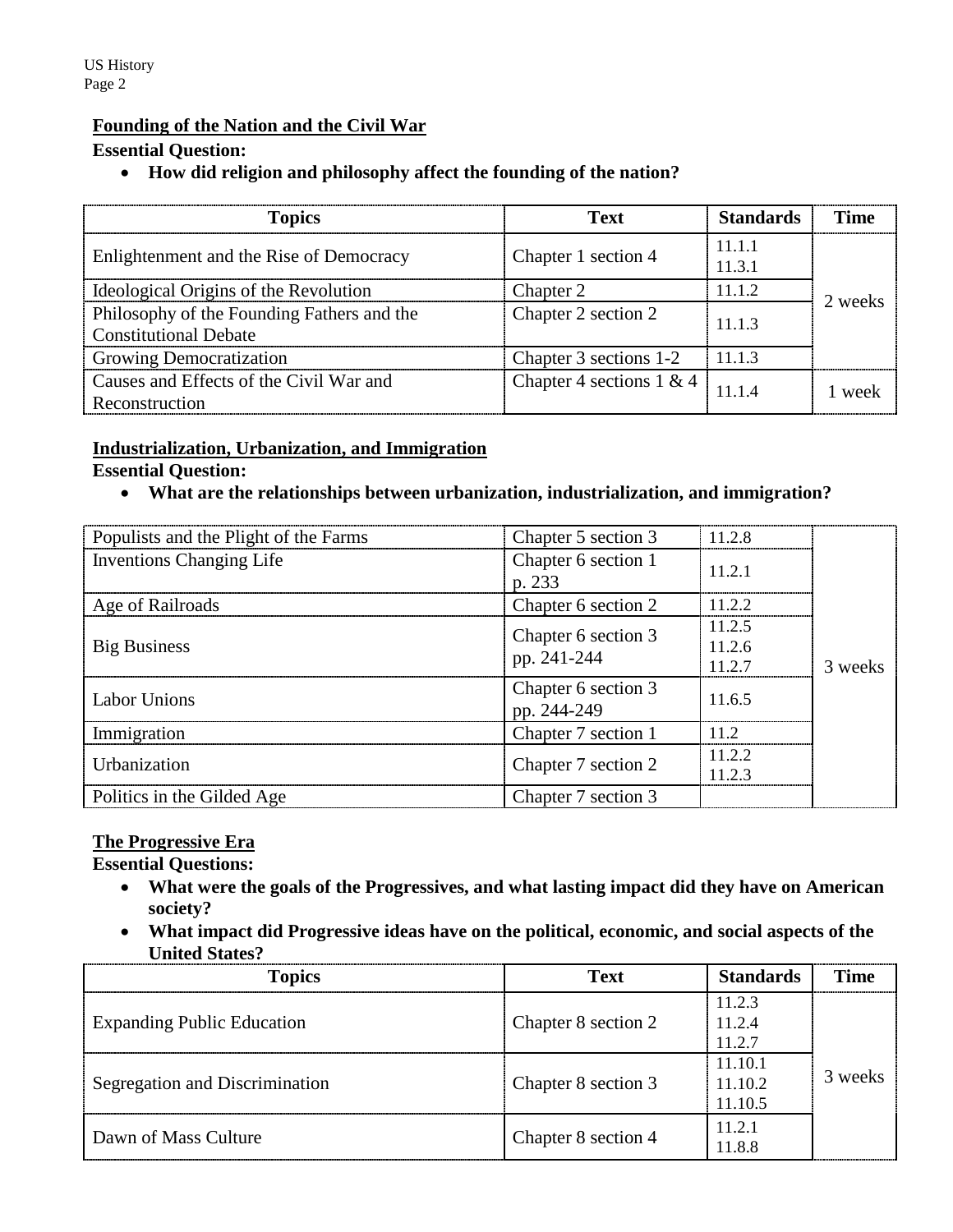US History Page 3

| The Progressive Era  | Chapter 9 section 1 | 11.2.4<br>11.2.9                      |
|----------------------|---------------------|---------------------------------------|
| Women in Public Life | Chapter 9 section 2 | 11.10.7                               |
| The Square Deal      | Chapter 9 section 3 | 11.1.3<br>11.2.9<br>11.5.2            |
| Taft                 | Chapter 9 section 4 | 11.2.9                                |
| Wilson               | Chapter 9 section 5 | 11.2.9<br>11.5.4<br>11.6.1<br>11.10.7 |
| The Jungle           |                     | 11.2.1                                |

# **American Imperialism and World War I**

#### **Essential Question:**

 **How did the United States become a world power in the late nineteenth and early twentieth centuries?**

| <b>Imperialism and American</b>     | Chapter 10 section 1 | 11.4.2 |         |
|-------------------------------------|----------------------|--------|---------|
| Spanish—American War                | Chapter 10 section 2 | 11.4.2 |         |
| <b>Acquiring New Lands</b>          | Chapter 10 section 3 | 11.4.1 |         |
|                                     |                      | 11.4.2 |         |
| America as a World Power            | Chapter 10 section 4 | 11.4.3 | 2 weeks |
|                                     |                      | 11.4.4 |         |
| The War at Home                     | Chapter 11 section 3 | 11.4.5 |         |
| Wilson and the Treaty of Versailles | Chapter 11 section 4 | 11.4.4 |         |
|                                     |                      | 11.4.6 |         |

# **The 1920s**

**Essential Question:** 

 **How did the major social, political, economic, technological, and cultural changes define the 1920s in the United States?**

| <b>Topics</b>              | <b>Text</b>          | <b>Standards</b>           | <b>Time</b> |
|----------------------------|----------------------|----------------------------|-------------|
| <b>Postwar Issues</b>      | Chapter 12 section 1 | 11.5.1<br>11.5.2           |             |
| Harding                    | Chapter 12 section 2 | 11.5.1                     |             |
| <b>Business of America</b> | Chapter 12 section 3 | 11.5.1<br>11.5.7           | 2 weeks     |
| Ways of Life               | Chapter 13 section 1 | 11.3.2<br>11.5.2<br>11.5.3 |             |
| 1920s Women                | Chapter 13 section 2 | 11.10.7                    |             |
| <b>Popular Culture</b>     | Chapter 13 section 3 | 11.5.6<br>11.8.8           |             |
| Harlem Renaissance         | Chapter 13 section 4 | 11.5.5<br>11.8.8           |             |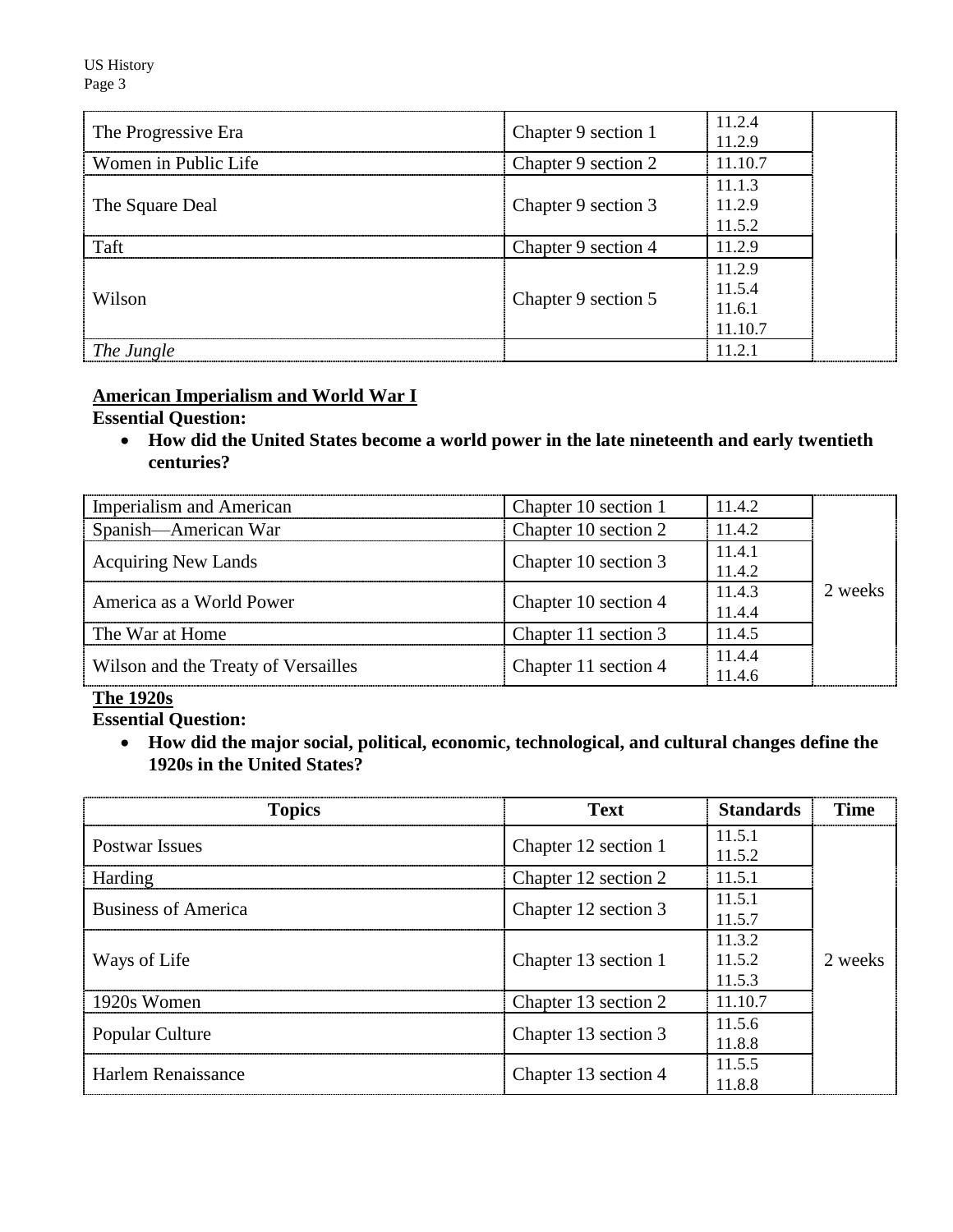# **Great Depression and New Deal**

# **Essential Question:**

 **What were the different causes of the Great Depression and how did the New Deal fundamentally change the role of the federal government?**

| Sick Economy             | Chapter 14 section 1        | 11.5.1<br>11.6.1<br>11.6.2<br>11.6.3 |         |
|--------------------------|-----------------------------|--------------------------------------|---------|
| Suffering                | Chapter 14 section 2        | 11.6.3                               |         |
|                          |                             | 11.5.1                               |         |
| Hoover                   | Chapter 14 section 3        | 11.6.2                               |         |
|                          |                             | 11.6.3                               | 3 weeks |
| New Deal                 | Chapter 15 section 1        | 11.6.4                               |         |
|                          |                             | 11.8.5                               |         |
|                          |                             | 11.6.3                               |         |
| Second New Deal          | Chapter 15 section 2        | 11.6.4                               |         |
|                          |                             | 11.6.5                               |         |
|                          | Chapter 15 sections $3 & 5$ | 11.6.4                               |         |
| <b>Effects</b> on People |                             | 11.6.5                               |         |

# **SECOND SEMESTER ASSESSMENT BLUEPRINT:**

|  | <b>Semester</b><br><b>Standard</b> |                                                                                                | # of             |
|--|------------------------------------|------------------------------------------------------------------------------------------------|------------------|
|  |                                    |                                                                                                | <b>Questions</b> |
|  | 7.1                                | Origin of American involvement in World War II; events precipitating Pearl Harbor attack       | 2                |
|  | 7.2                                | US/Allied wartime strategy; major battles of Midway, Normandy, Iwo Jima, Okinawa, Bulge        | $\overline{2}$   |
|  | 7.3                                | Role/sacrifices of soldiers/special fighting forces (Tuskegee Airmen, Navajo Codetalkers, etc) | 2                |
|  | 7.4                                | Roosevelt's foreign policies during World War II (Four Freedoms speech)                        |                  |
|  | 7.5                                | US home front: Japanese internment, etc.                                                       |                  |
|  | 7.6                                | War's impact on location of American industry/use of resources                                 |                  |
|  | 7.7                                | Atomic bombs on Hiroshima and Nagasaki                                                         |                  |
|  | 8.2                                | Significance of Mexican immigration; relationship to agricultural economy, especially in CA    |                  |
|  | 8.3                                | Truman's labor policy and congressional reaction                                               |                  |
|  | 8.4                                | Federal spending on defense, welfare, interest on national debt, education spending, CA Master | 3                |
|  | 8.7                                | Technological developments since 1945: computers, communication, medicine, agriculture tech    |                  |
|  | 9.1                                | UN, Declaration of Human Rights, IMF, World Bank, GATT                                         |                  |
|  | 9.2                                | NATO, SEATO                                                                                    |                  |
|  | 9.3.a                              | McCarthyism, blacklisting                                                                      |                  |
|  | 9.3.d                              | Korean War                                                                                     |                  |
|  | 9.3.f                              | Atomic testing                                                                                 |                  |
|  | 9.3.g                              | Vietnam War                                                                                    |                  |
|  | 9.4                                | Effects of foreign policy on domestic policies and vice versa(Vietnam protests)                |                  |
|  | 9.6                                | US Middle East policy including those related to the Gulf War                                  | 2                |
|  | 10.1                               | African American civil rights; end of discrimination in defense industry and armed forces      |                  |
|  | 10.2                               | Key court cases in evolution of civil rights                                                   | 5                |
|  | 10.4                               | Role of civil rights advocates                                                                 | $\overline{c}$   |
|  | 10.5                               | Diffusion of civil rights movement                                                             |                  |
|  | 10.6                               | Civil rights and voting rights legislation; 24 <sup>th</sup> Amendment                         | 3                |
|  | 11.1                               | Immigration Act of 1965                                                                        |                  |
|  | 11.5                               | Environmental conservation; interaction of environmental protection/property rights advocates  |                  |
|  | 11.7                               | Government response to population shifts to suburbs, etc.                                      |                  |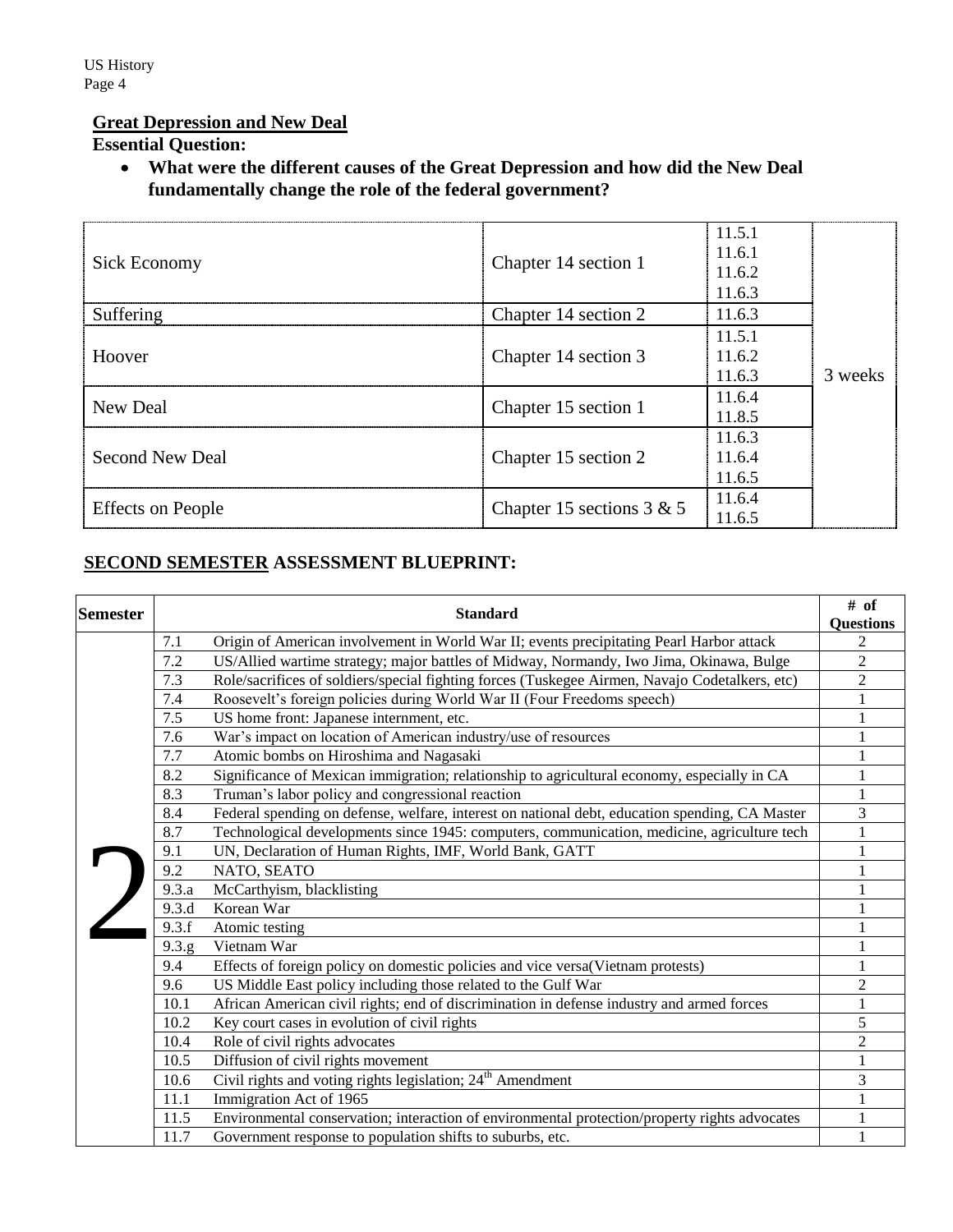# **American Involvement in World War II**

### **Essential Questions:**

- **Analyze the factors for U.S. involvement in World War II and how it transformed the role of the United States in world affairs.**
- **How did events of the conflict alter the political, social, cultural, and economic landscape of America?**

| <b>Topics</b>       | <b>Text</b>             | <b>Standards</b>                     | <b>Time</b> |
|---------------------|-------------------------|--------------------------------------|-------------|
| Why We Fight        | Chapter 16 section 4    | 11.7                                 | 2 weeks     |
| Mobilizing          | Chapter 17 section 1    | 11.7                                 |             |
| Fighting the War    | Chapter 17 sections 2-3 | 11.7.2<br>11.7.3<br>11.7.5<br>11.7.7 |             |
| The Homefront       | Chapter 17 section 4    | 11.7.5<br>11.7.6                     |             |
| Four Freedom Lesson |                         |                                      |             |

#### **The Cold War**

#### **Essential Question:**

 **Explain how Cold War rivalries shaped American foreign affairs and domestic policies in the decades after World War II.**

| <b>Topics</b>                       | <b>Text</b>                           | <b>Standards</b>           | <b>Time</b> |
|-------------------------------------|---------------------------------------|----------------------------|-------------|
| Origins of the Cold War             | Chapter 18 section 1                  | 11.7.8<br>11.9.1<br>11.9.2 |             |
| Cold War Heats Up (Korean Conflict) | Chapter 18 section 2                  | 11.9.3                     |             |
| Cold War at Home                    | Chapter 18 section 3                  | 11.9.3                     |             |
| Two Nations Live on the Edge        | Chapter 18 section 4                  | 11.7.6<br>11.9.4<br>11.9.6 | 4 weeks     |
| Kennedy and the Cold War            | Chapter 20 section 1                  | 11.9.3                     |             |
| Vietnam War                         | Chapter 22 section 1                  | 11.9.3                     |             |
| Nixon and the Cold War              | Chapter 24 section 1<br>pp. 799-801   | 11.9.4                     |             |
| Ford and Carter and the Cold War    | Chapter 24 section 3<br>pp. 811 & 815 | 11.9.3<br>11.9.6           |             |
| The Cold War Ends                   | Chapter 25 section 4                  | 11.9.3<br>11.9.5<br>11.9.6 |             |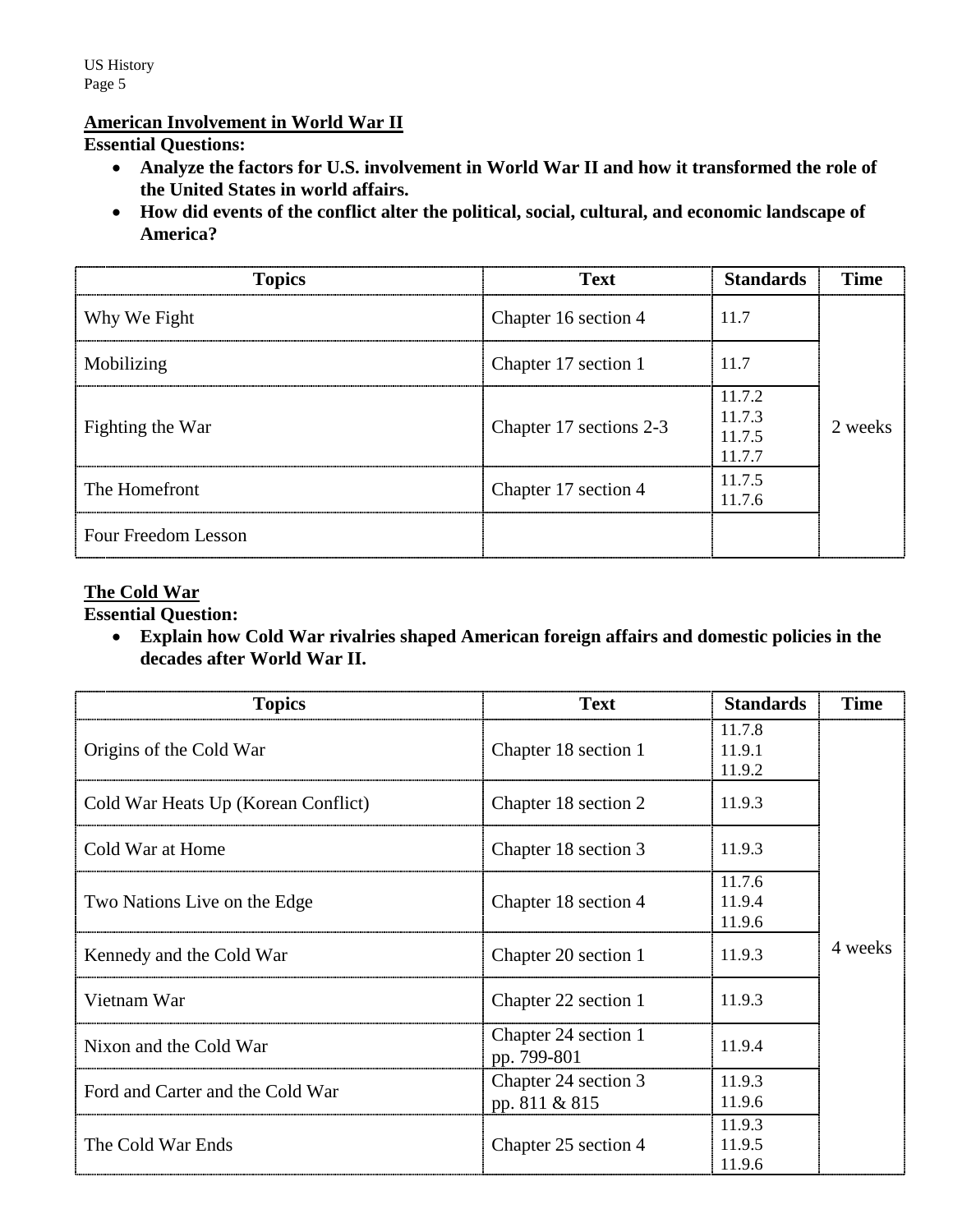# **Civil Rights**

**Essential Question:** 

**Analyze the successes and failures of the Civil Rights Movement.**

| Segregation                   | Chapter 21 section 1                     | 11.10.1            |         |
|-------------------------------|------------------------------------------|--------------------|---------|
| Triumphs                      | Chapter 21 section 2<br>pp. 687 $\&$ 690 | 11.10.1            | 3 weeks |
| <b>Challenges and Changes</b> | Chapter 21 section 3                     | 11.10.1            |         |
| Latinos and Native Americans  | Chapter 23 section 1                     | 11.8.2             |         |
| The Other America             | Chapter 19 section 4                     | 11.10.5            |         |
| Women                         | Chapter 23 section 2                     | 11 10 7<br>11.11.3 |         |

| ----------------          | ---------------<br> |
|---------------------------|---------------------|
| Catch up and review for C |                     |

### **Domestic Life in the Decades after World War II**

**Essential Questions:** 

- **Describe how consumerism, conformity, social norms, and popular culture shaped the American character that emerged in the 1950s.**
- **How does the idealism of the early 1960s transform into the cynicism of the end of the decade?**
- **Examine the various domestic crises – economic, environmental, political – of the 1970s and the solutions proposed by the Nixon, Ford, and Carter administrations.**
- **What factors led to the rise of the new conservatism of the 1980s? How effective were conservative policies at addressing American economic and social concerns?**

| The 1950s: Post-World War II Domestic Issues | Chapter 19                                      | 11.8                       |  |
|----------------------------------------------|-------------------------------------------------|----------------------------|--|
| The 1960s: New Frontier, Great Society       | Chapter 20 sections 2-3                         | 11.1                       |  |
| "The ' $60s$ "                               | Chapter 22 sections 3-4<br>Chapter 23 section 3 | 11.9.4                     |  |
| The 1970s: Decade of Crisis                  | Chapter 24                                      | 11.10.2<br>11112           |  |
| The 1980s: Resurgent Conservatism            | Chapter 25 sections 1-3                         | 11.3.1<br>11.11.2<br>11116 |  |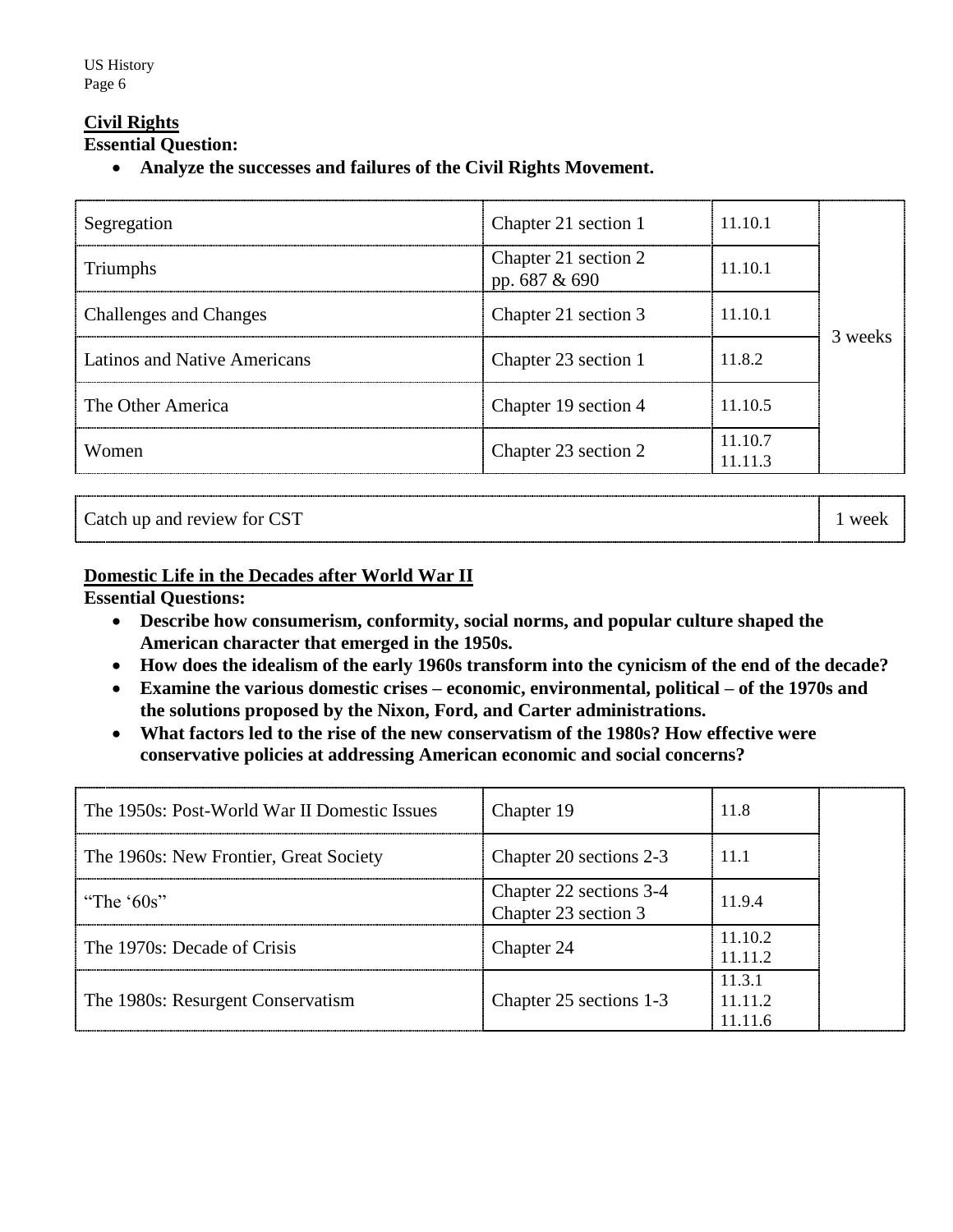| <b>CALIFORNIA CONTENT STANDARDS: GRADE 11</b>                                                                                                                                                                                                                                                                                                                                                                                                                                                                                                                                                                                                                                                                                                                                                                                                                                                                                                                                                                                                                                                                                                                                                                                                                                                                                                                                                                                                                                      | # of<br><b>Items</b> | $\frac{0}{0}$ |
|------------------------------------------------------------------------------------------------------------------------------------------------------------------------------------------------------------------------------------------------------------------------------------------------------------------------------------------------------------------------------------------------------------------------------------------------------------------------------------------------------------------------------------------------------------------------------------------------------------------------------------------------------------------------------------------------------------------------------------------------------------------------------------------------------------------------------------------------------------------------------------------------------------------------------------------------------------------------------------------------------------------------------------------------------------------------------------------------------------------------------------------------------------------------------------------------------------------------------------------------------------------------------------------------------------------------------------------------------------------------------------------------------------------------------------------------------------------------------------|----------------------|---------------|
| UNITED STATES HISTORY AND GEOGRAPHY: CONTINUITY AND<br><b>CHANGE IN THE TWENTIETH CENTURY</b><br>Students in grade eleven study the major turning points in American<br>history in the 20th century. Following a review of the nation's beginnings<br>and the impact of the Enlightenment on U.S. democratic ideals, students<br>build upon the tenth-grade study of global industrialization to understand<br>the emergence and impact of new technology and a corporate economy,<br>including the social and cultural effects. They trace the change in the<br>ethnic composition of American society; the movement toward equal<br>rights for racial minorities and women; and the role of the United States<br>as a major world power. An emphasis is placed on the expanding role of<br>the federal government and federal courts as well as the continuing<br>tension between the individual and the state. Students consider the major<br>social problems of our time and trace their causes in historical events.<br>They learn that the United States has served as a model for other nations<br>and that the rights and freedoms we enjoy are not accidents, but the<br>results of a defined set of political principles that are not always basic to<br>citizens of other countries. Students understand that our rights under the<br>U.S. Constitution comprise a precious inheritance that depends on an<br>educated citizenry for their preservation and protection. | 60                   | 100%          |
| <b>Reporting Cluster 1 - FOUNDATIONS OF AMERICAN POLITICAL AND</b><br>SOCIAL THOUGHT (formerly titled FOUNDATIONS OF AMERICAN<br>POLITICAL AND SOCIAL IDEOLOGY)                                                                                                                                                                                                                                                                                                                                                                                                                                                                                                                                                                                                                                                                                                                                                                                                                                                                                                                                                                                                                                                                                                                                                                                                                                                                                                                    | 10                   | 17%           |
| 11.1 Students analyze the significant events surrounding the founding of<br>the nation and its attempts to realize the philosophy of government<br>described in the Declaration of Independence.                                                                                                                                                                                                                                                                                                                                                                                                                                                                                                                                                                                                                                                                                                                                                                                                                                                                                                                                                                                                                                                                                                                                                                                                                                                                                   | 5                    |               |
| 1. Describe the Enlightenment and the rise of democratic ideas as the context<br>in which the nation was founded.                                                                                                                                                                                                                                                                                                                                                                                                                                                                                                                                                                                                                                                                                                                                                                                                                                                                                                                                                                                                                                                                                                                                                                                                                                                                                                                                                                  | *                    |               |
| 2. Analyze the ideological origins of the American Revolution; the divinely-<br>bestowed unalienable natural rights philosophy of the Founding Fathers and<br>the debates surrounding the drafting and ratification of the Constitution; the<br>addition of the Bill of Rights.                                                                                                                                                                                                                                                                                                                                                                                                                                                                                                                                                                                                                                                                                                                                                                                                                                                                                                                                                                                                                                                                                                                                                                                                    | *                    |               |
| 3. Understand the history of the Constitution after 1787 with emphasis on<br>federal versus state authority and growing democratization.                                                                                                                                                                                                                                                                                                                                                                                                                                                                                                                                                                                                                                                                                                                                                                                                                                                                                                                                                                                                                                                                                                                                                                                                                                                                                                                                           | ¥                    |               |
| 4. Examine the effects of the Civil War and Reconstruction and of the industrial<br>revolution, including demographic shifts and the emergence in the late 19 <sup>th</sup><br>century of the United States as a world power.                                                                                                                                                                                                                                                                                                                                                                                                                                                                                                                                                                                                                                                                                                                                                                                                                                                                                                                                                                                                                                                                                                                                                                                                                                                      | ÷                    |               |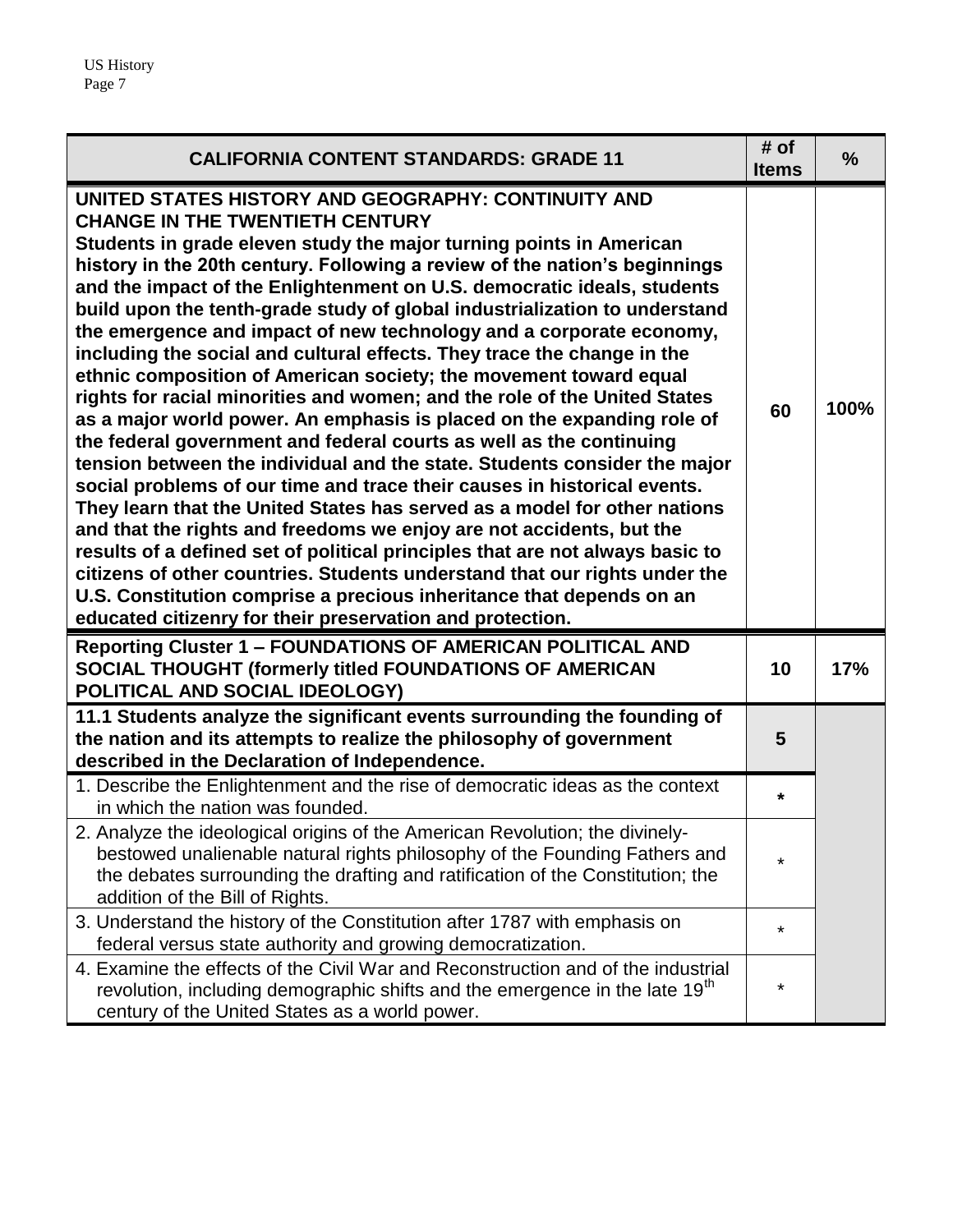| <b>CALIFORNIA CONTENT STANDARDS: GRADE 11</b>                                                                                                                                                                                                                                                                                                                   | # of<br><b>Items</b> | $\frac{9}{6}$ |
|-----------------------------------------------------------------------------------------------------------------------------------------------------------------------------------------------------------------------------------------------------------------------------------------------------------------------------------------------------------------|----------------------|---------------|
| 11.3 Students analyze the role religion played in the founding of America,<br>its lasting moral, social and political impact, and issues regarding<br>religious liberty.                                                                                                                                                                                        | 5                    |               |
| 1. Describe the contributions of various religious groups to American civic<br>principles and social reform movements (e.g., civil and human rights,<br>individual responsibility and the work ethic, anti-monarchy and self-rule,<br>worker protection, family-centered communities).                                                                          | *                    |               |
| 2. Analyze the great religious revivals and the leaders involved, including the<br>First Great Awakening, the Second Great Awakening, the Civil War revivals,<br>the Social Gospel Movement, the rise of Christian liberal theology in 19th<br>century, the impact of the Second Vatican Council, and the rise of Christian<br>fundamentalism in current times. | *                    |               |
| 3. Cite incidences of religious intolerance in the United States (e.g., persecution<br>of Mormons, anti-Catholic sentiment, anti-Semitism).                                                                                                                                                                                                                     | $\star$              |               |
| 4. Discuss the expanding religious pluralism in the United States and California<br>as a result of large-scale immigration in the twentieth century.                                                                                                                                                                                                            | $\star$              |               |
| 5. Describe the principles of religious liberty found in the Establishment and<br>Free Exercise clauses of the First Amendment, including the debate on the<br>issue of separation of church and state.                                                                                                                                                         | ¥                    |               |
| Reporting Cluster 2 - INDUSTRIALIZATION AND THE U.S. ROLE AS A<br>WORLD POWER (formerly titled INDUSTRIALIZATION AND AMERICA'S<br><b>ROLE AS A WORLD POWER)</b>                                                                                                                                                                                                 | 13                   | 22%           |
| 11.2 Students analyze the relationship among the rise of industrialization,<br>large-scale rural to urban migration, and massive immigration from<br><b>Southern and Eastern Europe.</b>                                                                                                                                                                        | $\overline{7}$       |               |
| 1. Know the effect of industrialization on living and working conditions, including<br>the portrayal of working conditions and food safety in Upton Sinclair's The<br>Jungle.                                                                                                                                                                                   | *                    |               |
| 2. Describe the changing landscape, including the growth of cities linked by<br>industry and trade; the development of cities divided according to race,<br>ethnicity, and class.                                                                                                                                                                               | $A^{**}$             |               |
| 3. Trace the effect of the Americanization movement.                                                                                                                                                                                                                                                                                                            | $\star$              |               |
| 4. Analyze the effect of urban political machines and responses by immigrants<br>and middle-class reformers.                                                                                                                                                                                                                                                    | $A^{**}$             |               |
| 5. Discuss corporate mergers that produced trusts and cartels and the<br>economic and political policies of industrial leaders.                                                                                                                                                                                                                                 | $A^{**}$             |               |
| 6. Trace the economic development of the U.S. and its emergence as a major<br>industrial power, including the gains from trade and advantages of its<br>physical geography.                                                                                                                                                                                     | $^\star$             |               |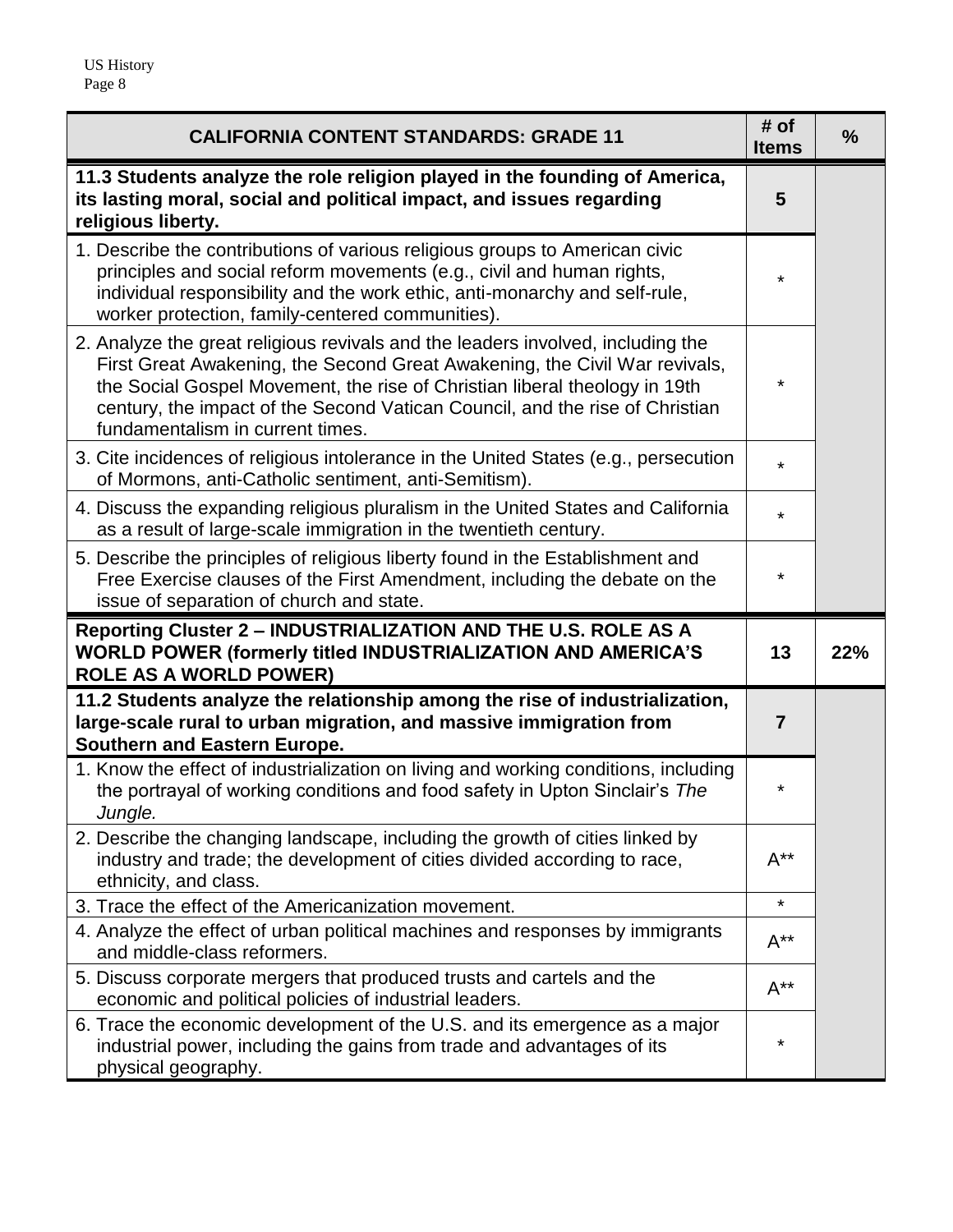| <b>CALIFORNIA CONTENT STANDARDS: GRADE 11</b>                                                                                                                                                                                                                                                                                                                                                                                                      | # of<br><b>Items</b> | $\frac{9}{6}$ |
|----------------------------------------------------------------------------------------------------------------------------------------------------------------------------------------------------------------------------------------------------------------------------------------------------------------------------------------------------------------------------------------------------------------------------------------------------|----------------------|---------------|
| 7. Analyze the similarities and differences between the ideologies of Social<br>Darwinism and Social Gospel (e.g., biographies of William Graham Sumner,<br>Billy Sunday, Dwight L. Moody).                                                                                                                                                                                                                                                        | *                    |               |
| 8. Examine the effect of political programs and activities of Populists.                                                                                                                                                                                                                                                                                                                                                                           | $\star$              |               |
| 9. Understand the effect of political programs and activities of the Progressives<br>(e.g., federal regulation of railroad transport, Children's Bureau, the 16th<br>Amendment, Theodore Roosevelt, Hiram Johnson).                                                                                                                                                                                                                                | $A^{**}$             |               |
| 11.4 Students trace the rise of the U.S. to its role as a world power in the<br>20th century.                                                                                                                                                                                                                                                                                                                                                      | 6                    |               |
| 1. List the purpose and the effects of the Open Door policy.                                                                                                                                                                                                                                                                                                                                                                                       | *                    |               |
| 2. Describe the Spanish-American War and U.S. expansion in the South<br>Pacific.                                                                                                                                                                                                                                                                                                                                                                   | $\star$              |               |
| 3. Discuss America's role in the Panama Revolution and the building of the<br>Panama Canal.                                                                                                                                                                                                                                                                                                                                                        | *                    |               |
| 4. Explain Roosevelt's Big Stick diplomacy, Taft's Dollar Diplomacy, and<br>Wilson's Moral Diplomacy, drawing on relevant speeches.                                                                                                                                                                                                                                                                                                                | *                    |               |
| 5. Analyze the political, economic and social ramifications of World War I on the<br>homefront.                                                                                                                                                                                                                                                                                                                                                    | $\star$              |               |
| 6. Trace the declining role of Great Britain and the expanding role of the U.S. in<br>world affairs after World War II.                                                                                                                                                                                                                                                                                                                            | $\star$              |               |
| Reporting Cluster 3 - UNITED STATES BETWEEN THE WORLD WARS<br>(formerly titled AMERICA BETWEEN THE WORLD WARS)                                                                                                                                                                                                                                                                                                                                     | 12                   | 20%           |
| 11.5 Students analyze the major political, social, economic, technological,<br>and cultural developments of the 1920s.                                                                                                                                                                                                                                                                                                                             | 5                    |               |
| 1. Discuss the policies of Warren Harding, Calvin Coolidge, and Herbert Hoover.                                                                                                                                                                                                                                                                                                                                                                    | *                    |               |
| 2. Analyze the international and domestic events, interests, and philosophies<br>that prompted attacks on civil liberties, including the Palmer Raids, Marcus<br>Garvey's "back-to-Africa" movement, the Ku Klux Klan, immigration quotas<br>and the responses of organizations such as the American Civil Liberties<br>Union, the National Association for the Advancement of Colored People, and<br>the Anti-Defamation League to those attacks. | $A^{**}$             |               |
| 3. Examine the passage of the 18th Amendment to the Constitution and the<br>Volstead Act (Prohibition).                                                                                                                                                                                                                                                                                                                                            | $\star$              |               |
| 4. Analyze the passage of the 19th Amendment and the changing role of<br>women in society.                                                                                                                                                                                                                                                                                                                                                         | $A^{**}$             |               |
| 5. Describe the Harlem Renaissance and new trends in literature, music, and<br>art, with special attention to the work of writers (e.g., Zora Neale Hurston,<br>Langston Hughes).                                                                                                                                                                                                                                                                  | $A^{**}$             |               |
| 6. Trace the growth and effects of radio and movies and their role in the wide<br>world diffusion of popular culture.                                                                                                                                                                                                                                                                                                                              | $\star$              |               |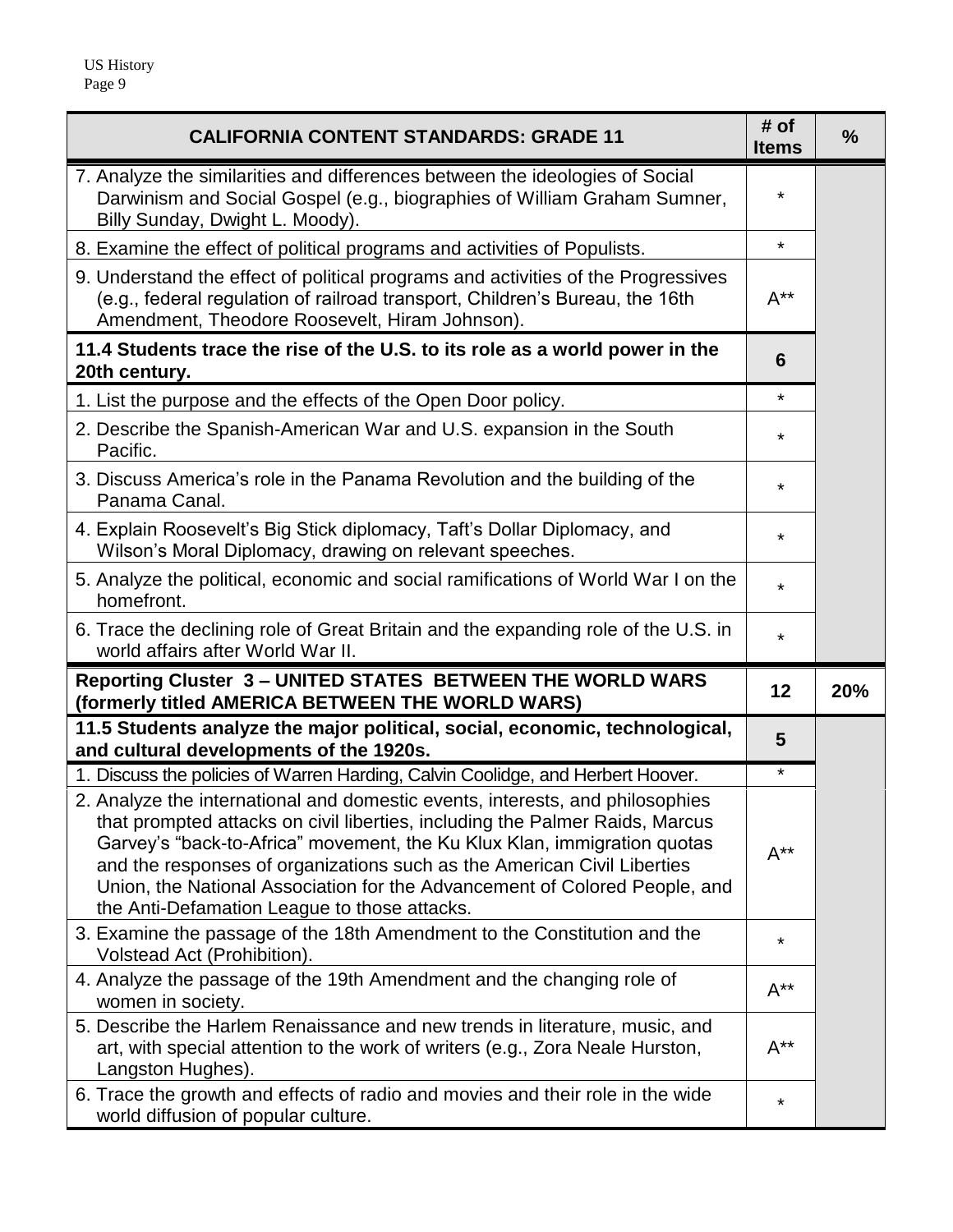| <b>CALIFORNIA CONTENT STANDARDS: GRADE 11</b>                                                                                                                                                                                                                                                                                                                                                                                                                         | # of<br><b>Items</b> | $\frac{9}{6}$ |
|-----------------------------------------------------------------------------------------------------------------------------------------------------------------------------------------------------------------------------------------------------------------------------------------------------------------------------------------------------------------------------------------------------------------------------------------------------------------------|----------------------|---------------|
| 7. Discuss the rise of mass production techniques, the growth of cities, the<br>impact of new technologies (e.g., the automobile, electricity), and the<br>resulting prosperity and effect on the American landscape.                                                                                                                                                                                                                                                 | *                    |               |
| 11.6 Students analyze the different explanations for the Great Depression<br>and how the New Deal fundamentally changed the role of the federal<br>government.                                                                                                                                                                                                                                                                                                        | 7                    |               |
| 1. Describe the monetary issues of the late 19th and early 20th century that<br>gave rise to the establishment of the Federal Reserve and the weaknesses in<br>key sectors of the economy in the late 1920's.                                                                                                                                                                                                                                                         | *                    |               |
| 2. Understand the explanations of the principal causes of the Great Depression<br>and steps taken by the Federal Reserve, Congress and the President to<br>combat the economic crisis.                                                                                                                                                                                                                                                                                | *                    |               |
| 3. Discuss the human toll of the Depression, natural disasters, unwise<br>agricultural practices and their effect on the depopulation of rural regions and<br>on political movements of the left and right with particular attention to the<br>Dust Bowl refugees and their social and economic impacts in California.                                                                                                                                                | $\star$              |               |
| 4. Analyze the effects of and the controversies arising from New Deal economic<br>policies and the expanded role of the federal government in society and the<br>economy since the 1930's (e.g., Works Progress Administration, Social<br>Security, National Labor Relations Board, farm programs, regional<br>development policies and energy development projects such as the<br>Tennessee Valley Authority, California Central Valley Project, Bonneville<br>Dam). | *                    |               |
| 5. Trace the advances and retreats of organized labor, from the creation of the<br>American Federation of Labor and Congress of Industrial Organization to<br>current issues of a post-industrial multinational economy, including the<br>United Farm Workers in California.                                                                                                                                                                                          | *                    |               |
| Reporting Cluster 4 - WORLD WAR II AND FOREIGN AFFAIRS (formerly<br>titled WORLD WAR II: POLITICAL, SOCIAL, AND ECONOMIC IMPACT)                                                                                                                                                                                                                                                                                                                                      | 12                   | 20%           |
| 11.7 Students analyze the American participation in World War II.                                                                                                                                                                                                                                                                                                                                                                                                     | 6                    |               |
| 1. Examine the origins of American involvement in the war, with an emphasis<br>on the events that precipitated the attack on Pearl Harbor.                                                                                                                                                                                                                                                                                                                            | *                    |               |
| 2. Explain United States and Allied wartime strategy, including the major battles<br>of Midway, Normandy, Iwo Jima, Okinawa, and the Battle of the Bulge.                                                                                                                                                                                                                                                                                                             | *                    |               |
| 3. Identify the role and sacrifices of individual American soldiers, as well as the<br>unique contributions of the special fighting forces (e.g., the Tuskegee<br>Airmen, the 442nd Regimental Combat team, the Navajo Codetalkers).                                                                                                                                                                                                                                  | *                    |               |
| 4. Analyze Roosevelt's foreign policies during World War II (e.g., Four<br>Freedoms speech).                                                                                                                                                                                                                                                                                                                                                                          | *                    |               |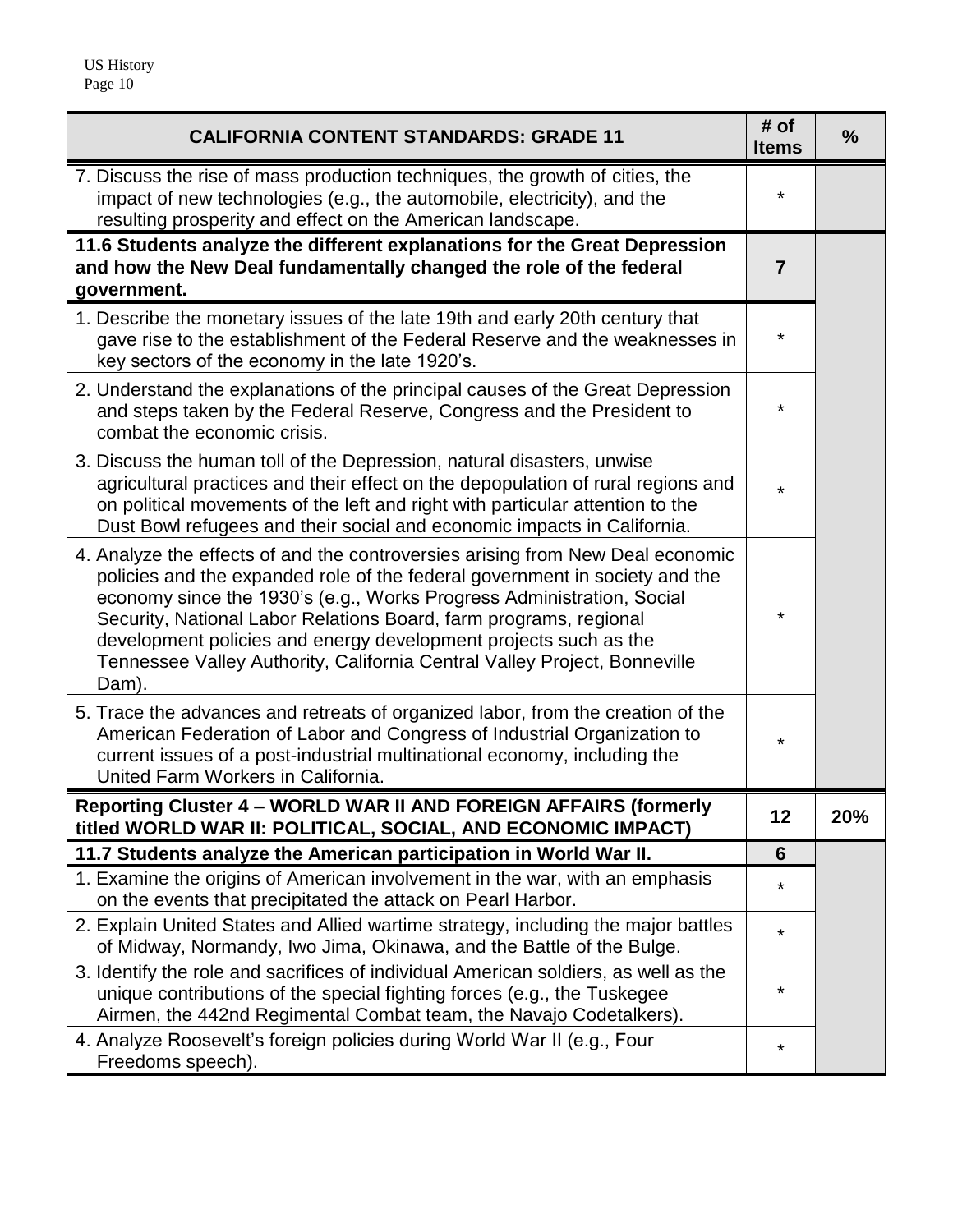| <b>CALIFORNIA CONTENT STANDARDS: GRADE 11</b>                                                                                                                                                                                                                                                                                                                                                                                                                                                                                       | # of<br><b>Items</b>      | $\frac{0}{0}$ |
|-------------------------------------------------------------------------------------------------------------------------------------------------------------------------------------------------------------------------------------------------------------------------------------------------------------------------------------------------------------------------------------------------------------------------------------------------------------------------------------------------------------------------------------|---------------------------|---------------|
| 5. Discuss the constitutional issues and impact of events on the U.S. home<br>front, including the internment of Japanese Americans (e.g., Fred Korematsu<br>v. United States of America) and the restrictions on German and Italian<br>resident aliens; the response of the administration to Hitler's atrocities<br>against Jews and other groups; the role of women in military production; the<br>role and growing political demands of African Americans.                                                                      | *                         |               |
| 6. Describe major developments in aviation, weaponry, communication, and<br>medicine and the war's impact on the location of American industry and use<br>of resources.                                                                                                                                                                                                                                                                                                                                                             | *                         |               |
| 7. Discuss the decision to drop atomic bombs and the consequences of the<br>decision (Hiroshima and Nagasaki).                                                                                                                                                                                                                                                                                                                                                                                                                      | *                         |               |
| 8. Analyze the effect of massive aid given to western Europe under the Marshall<br>Plan to rebuild itself after the war, and the importance of a rebuilt Europe to<br>the U.S. economy.                                                                                                                                                                                                                                                                                                                                             | *                         |               |
| 11.9 Students analyze United States foreign policy since World War II.                                                                                                                                                                                                                                                                                                                                                                                                                                                              | 6                         |               |
| 1. Discuss the establishment of the United Nations and International<br>Declaration of Human Rights, IMF, the World Bank, and GATT, and their<br>importance in shaping modern Europe and maintaining peace and<br>international order.                                                                                                                                                                                                                                                                                              | $\star$                   |               |
| 2. Understand the role of military alliances including NATO and SEATO in deterring<br>communist aggression and maintaining security during the Cold War.                                                                                                                                                                                                                                                                                                                                                                            | $\star$                   |               |
| 3. Trace the origins and geopolitical consequences (foreign and domestic) of<br>the Cold War and containment policy, including the following:<br>The era of McCarthyism, instances of domestic communism (e.g., Alger<br>Hiss) and blacklisting<br>The Truman Doctrine<br>The Berlin Blockade<br>The Korean War<br>The Bay of Pigs invasion and the Cuban Missile Crisis<br>Atomic testing in the American west, the "mutual assured destruction"<br>doctrine, and disarmament policies<br>The Vietnam War<br>Latin American policy | $\mathsf{A}^{\star\star}$ |               |
| 4. List the effects of foreign policy on domestic policies and vice versa (e.g.,<br>protests during the war in Vietnam, the "nuclear freeze" movement).                                                                                                                                                                                                                                                                                                                                                                             | $A^{**}$                  |               |
| 5. Analyze the role of the Reagan Administration and other factors in the victory<br>of the West in the Cold War.                                                                                                                                                                                                                                                                                                                                                                                                                   | $\star$                   |               |
| 6. Describe the U.S. Middle East policy and its strategic, political, and economic<br>interests, including those related to the Gulf War.                                                                                                                                                                                                                                                                                                                                                                                           | $\star$                   |               |
| 7. Examine U.S.-Mexican relations in the twentieth century, including key<br>economic, political, immigration, and environmental issues.                                                                                                                                                                                                                                                                                                                                                                                            | *                         |               |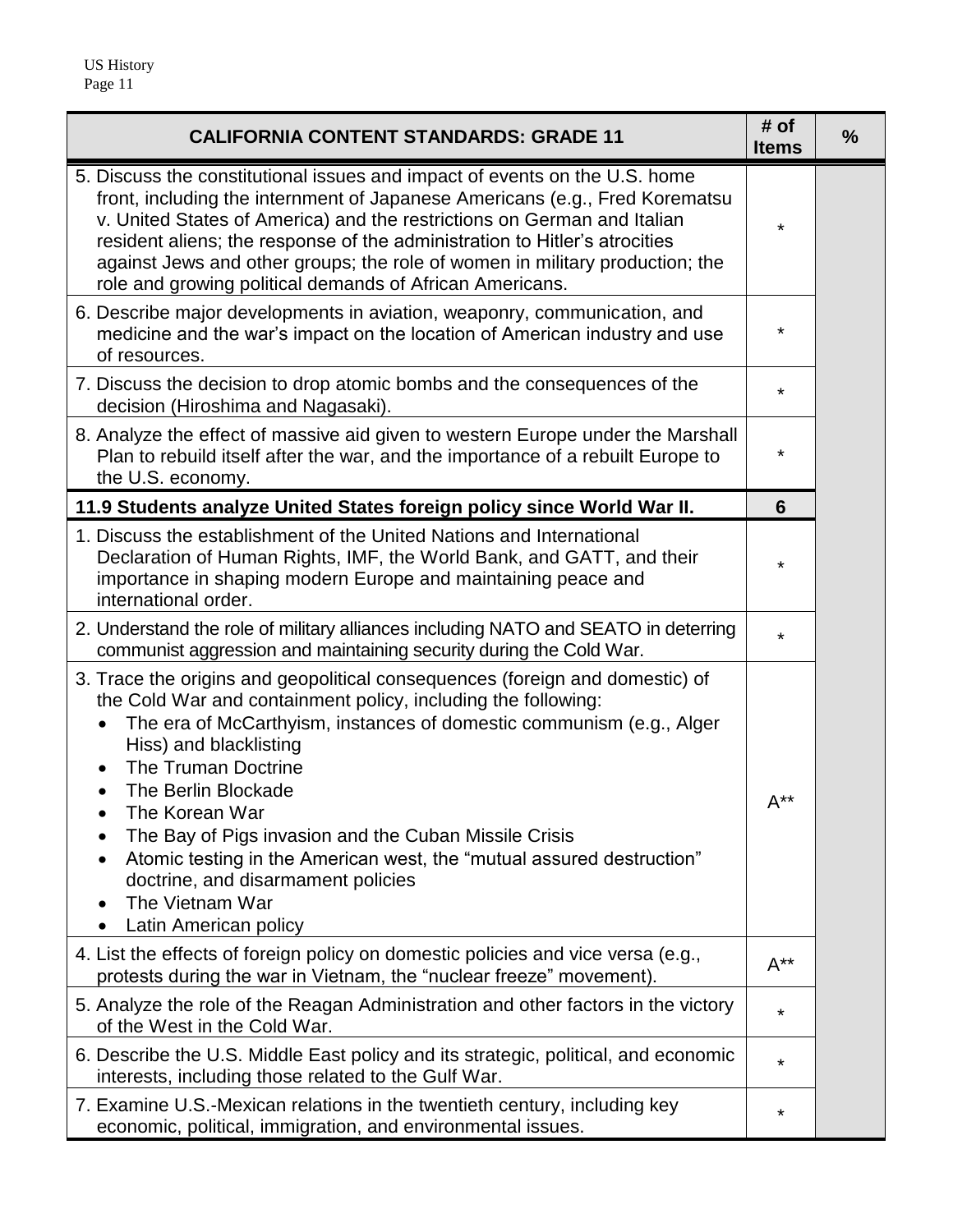| <b>CALIFORNIA CONTENT STANDARDS: GRADE 11</b>                                                                                                                                                                                                                                                                                                        | # of<br><b>Items</b> | $\frac{0}{0}$ |
|------------------------------------------------------------------------------------------------------------------------------------------------------------------------------------------------------------------------------------------------------------------------------------------------------------------------------------------------------|----------------------|---------------|
| Reporting Cluster 5 - POST-WORLD WAR II DOMESTIC ISSUES (formerly<br>titled POST-WORLD WAR II DOMESTIC ISSUES, DEVELOPMENTS, AND<br><b>POLICIES)</b>                                                                                                                                                                                                 | 13                   | 21%           |
| 11.8 Students analyze the economic boom and social transformation of<br>post-World War II America.                                                                                                                                                                                                                                                   | 5                    |               |
| 1. Trace the growth of service sector, white collar, and professional sector jobs<br>in government and business.                                                                                                                                                                                                                                     | $\star$              |               |
| 2. Describe the significance of Mexican immigration and its relationship to the<br>agricultural economy, especially in California.                                                                                                                                                                                                                   | $A^{**}$             |               |
| 3. Examine Truman's labor policy and congressional reaction to it.                                                                                                                                                                                                                                                                                   | $\star$              |               |
| 4. Analyze new federal government spending on defense, welfare, interest on<br>the national debt, and Federal and state spending on education, including<br>the California Master Plan.                                                                                                                                                              | *                    |               |
| 5. Describe the increased powers of the presidency in response to the Great<br>Depression, World War II and the Cold War.                                                                                                                                                                                                                            | $A^{**}$             |               |
| 6. Discuss the diverse environmental regions in North America, their relation to<br>local economies particular forms of economic life, and the origins and<br>prospects of environmental problems in those regions.                                                                                                                                  | *                    |               |
| 7. Describe the effects on society and the economy of technological<br>developments since 1945, including the computer revolution, changes in<br>communication, advances in medicine, and improvements in agricultural<br>technology.                                                                                                                | ¥                    |               |
| 8. Discuss forms of popular culture with emphasis on their origins and<br>geographic diffusion (e.g., jazz and other forms of popular music,<br>professional sports, architectural and artistic styles).                                                                                                                                             | *                    |               |
| 11.10 Students analyze the development of federal civil rights and voting<br>rights.                                                                                                                                                                                                                                                                 | 5                    |               |
| 1. Explain how demands of African Americans helped produce a stimulus for<br>civil rights, including President Roosevelt's ban on racial discrimination in<br>defense industries in 1941, and how African American service in World War<br>Il produced a stimulus for President Truman's decision to end segregation in<br>the armed forces in 1948. | *                    |               |
| 2. Examine and analyze the key events, policies and court cases in the<br>evolution of civil rights, including Dred Scott v. Sandford, Plessy v. Ferguson,<br>Brown v. Board of Education, Regents of the University of California v.<br>Bakke, and California Proposition 209.                                                                      | $A^{**}$             |               |
| 3. Describe the collaboration on legal strategy between African-American and<br>white civil rights lawyers to end racial segregation in higher education.                                                                                                                                                                                            | ¥                    |               |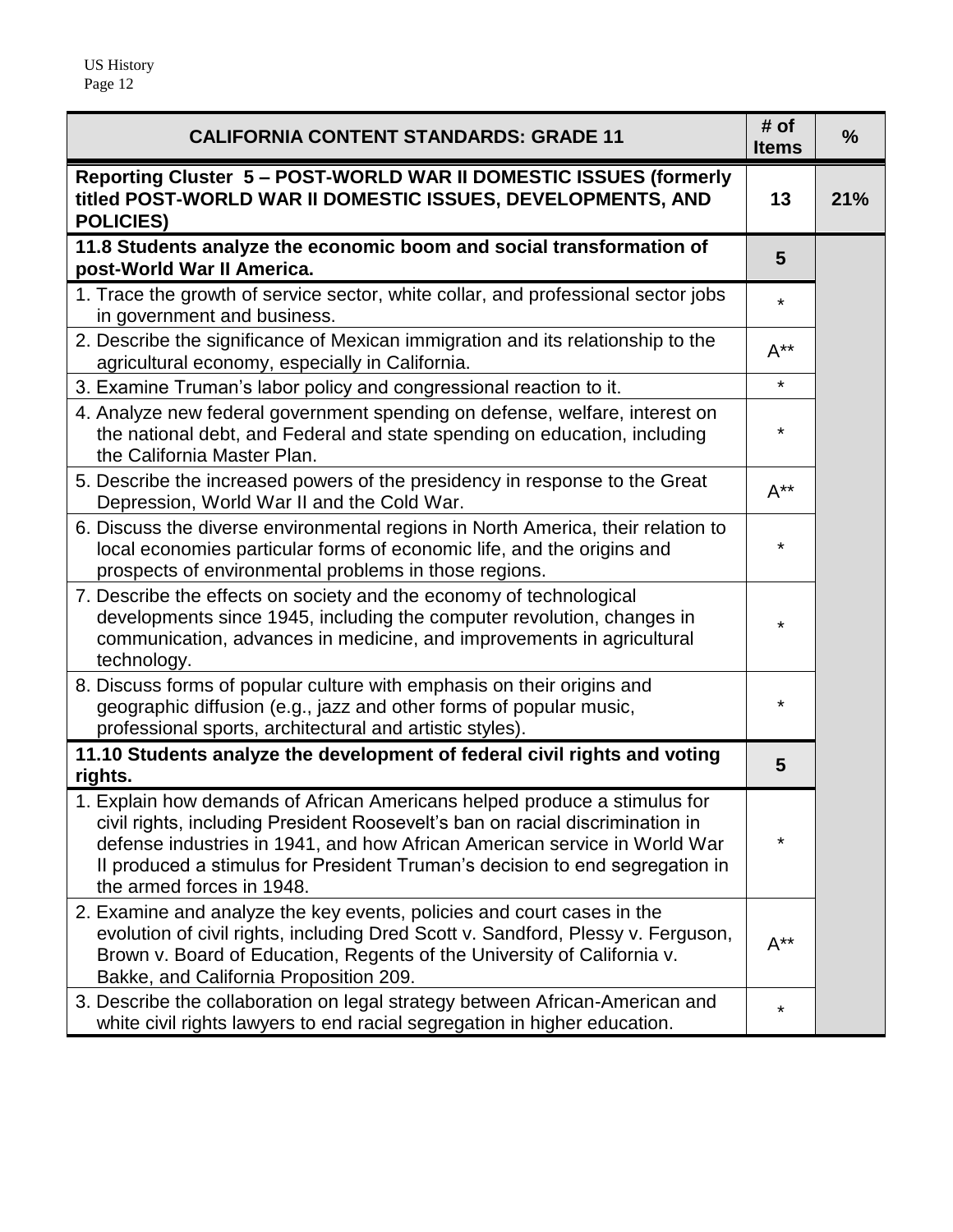| <b>CALIFORNIA CONTENT STANDARDS: GRADE 11</b>                                                                                                                                                                                                                                                                                                                                                                                     | # of<br><b>Items</b>      | $\frac{9}{6}$ |
|-----------------------------------------------------------------------------------------------------------------------------------------------------------------------------------------------------------------------------------------------------------------------------------------------------------------------------------------------------------------------------------------------------------------------------------|---------------------------|---------------|
| 4. Examine the role of civil rights advocates (e.g., A. Philip Randolph, Martin<br>Luther King Jr., Malcom X, Thurgood Marshall, James Farmer, Rosa Parks),<br>including the significance of Martin Luther King's "Letter from Birmingham<br>Jail" and "I Have a Dream" Speech.                                                                                                                                                   | $A^{**}$                  |               |
| 5. Discuss the diffusion of the civil rights movement of African Americans from<br>the churches of the rural South and the urban North, including the resistance<br>to racial desegregation in Little Rock and Birmingham and how the advances<br>influenced the agendas, strategies, and effectiveness of the quest of<br>American Indians, Asian Americans, and Hispanic Americans for civil rights<br>and equal opportunities. | $A^{**}$                  |               |
| 6. Analyze the passage and effect of civil rights and voting rights legislation<br>(e.g., 1964 Civil Rights Act, Voting Rights Act of 1965) and the 24th<br>Amendment with an emphasis on equality of access to education and to the<br>political process.                                                                                                                                                                        | *                         |               |
| 7. Analyze the women's rights movement from the era of Elizabeth Stanton and<br>Susan Anthony and the passage of the 19th Amendment to the movement<br>launched in the 1960s, including differing perspectives on the role of women.                                                                                                                                                                                              | $\mathsf{A}^{\star\star}$ |               |
| 11.11 Students analyze the major social problems and domestic policy<br>issues in contemporary American society.                                                                                                                                                                                                                                                                                                                  | $\overline{3}$            |               |
| 1. Discuss the reasons for the nation's changing immigration policy with<br>emphasis on the way the Immigration Act of 1965 and successor acts have<br>transformed American society.                                                                                                                                                                                                                                              | $A^{**}$                  |               |
| 2. Discuss the significant domestic policy speeches of Truman, Eisenhower,<br>Kennedy, Johnson, Nixon, Carter, Reagan, Bush, and Clinton (e.g.,<br>education, civil rights, economic policy, environmental policy).                                                                                                                                                                                                               | $\star$                   |               |
| 3. Describe the changing role of women in society as reflected in the major<br>entry of women into the labor force and the changing family structure.                                                                                                                                                                                                                                                                             | $A^{**}$                  |               |
| 4. Explain the constitutional crisis originating from the Watergate scandal.                                                                                                                                                                                                                                                                                                                                                      | $A^{**}$                  |               |
| 5. Trace the impact, need and controversies associated with environmental<br>conservation, expansion of the national park system, and the development of<br>environmental protection laws, with particular attention to the interaction<br>between environmental protection advocates and property rights advocates.                                                                                                              | $\star$                   |               |
| 6. Analyze the persistence of poverty and how different analyses of this issue<br>influence welfare reform, health insurance reform and other social policies.                                                                                                                                                                                                                                                                    | *                         |               |
| 7. Explain how the federal, state and local governments have responded to<br>demographic and social changes such as population shifts to the suburbs,<br>racial concentrations in the cities, Frostbelt to Sunbelt migration, international<br>migration, decline of the family farm, increase in out-of-wedlock births, and<br>drug abuse.                                                                                       | $^\star$                  |               |